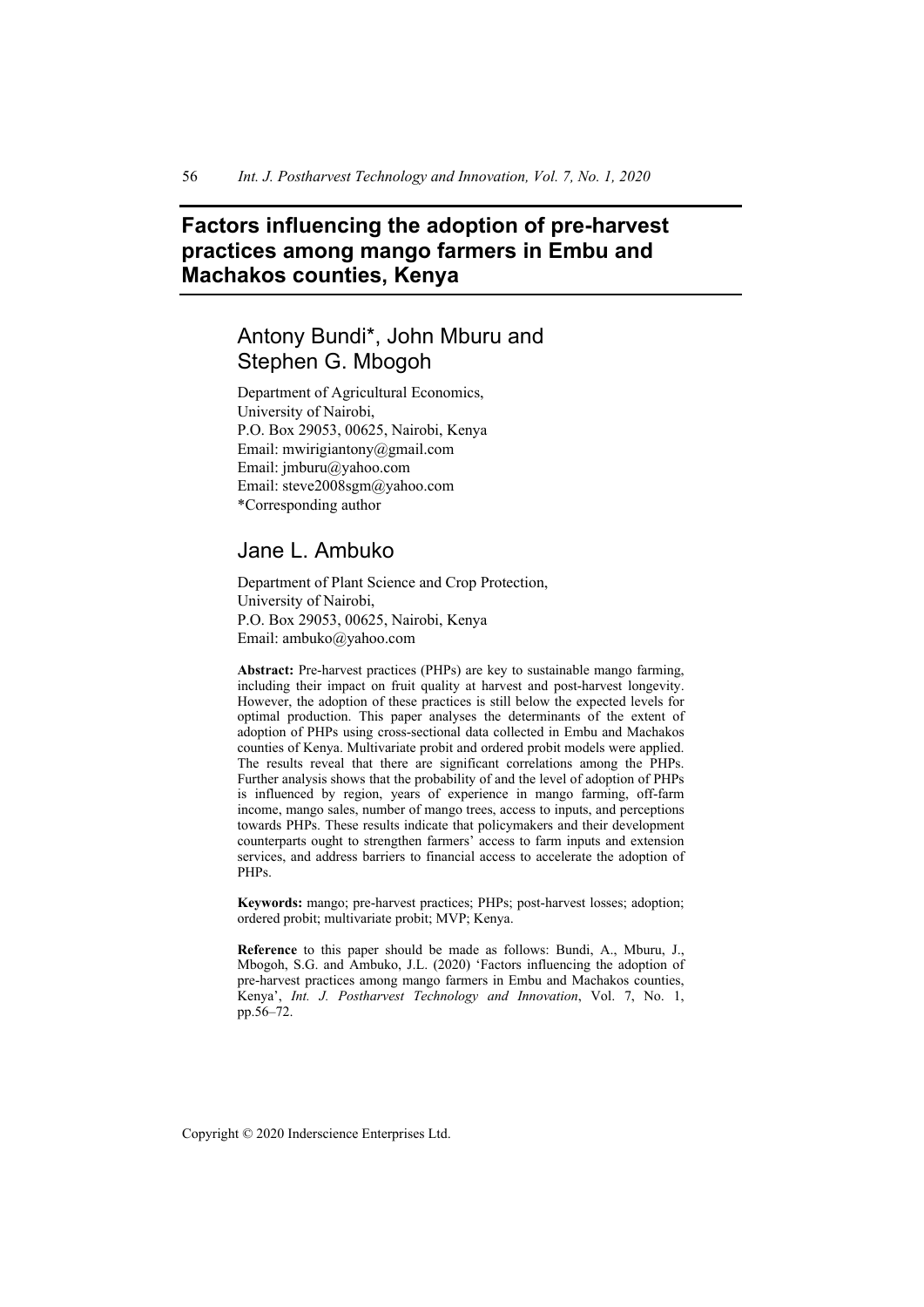**Biographical notes:** Antony Bundi is a student researcher at the University of Nairobi, at the final stages of completing his Master's in Agricultural and Applied Economics. He holds a Bachelor in Agribusiness Management (Kenyatta University). His research interests focus on technology adoption, commodity value chains, pre-and post-harvest management and impact studies. He is currently looking to finalise his studies and join the field of agricultural economics as a researcher and policy analyst.

John Mburu is the Chairman of the Department of Agricultural Economics, University of Nairobi, Kenya. He holds a PhD and Master in Agricultural Economics from the University of Goettingen, Germany. He has worked for over 17 years in areas of participatory impact assessment, monitoring and evaluation, cost-benefit analysis, conservation of biodiversity and natural resources, markets and value chain analysis, climate change, cross border trade, microfinance, and commodity value chain analysis. He has widely published in these areas. He is the Regional Chairman of the Pan African Consulting Consortium and Institute and a member of the AAAE, IASC, ISEE and ASEE.

Stephen G. Mbogoh is an Agricultural Economist by profession and a University Professor. He is currently involved in teaching, research and supervision of both undergraduate and graduate students in the Department of Agricultural Economics at the University of Nairobi. He also consults widely in assignments relevant to his area of professional expertise. He is a holder of Bachelor in Agriculture, Master and Doctoral in Agricultural Economics. He has over 40 years of professional experience in agricultural, livestock and resource development economics. He has published over 60 papers and scholarly articles in reputable peer-refereed journals and book chapters.

Jane L. Ambuko is an Associate Professor and Head of Horticulture Unit at the Department of Plant Science and Crop Protection, University of Nairobi. She holds a BSc in Agriculture, MSc in Horticulture from University of Nairobi (Kenya) and a PhD in Agricultural Sciences (Pomology and Postharvest Major) from Tsukuba University (Japan). Her area of specialisation is postharvest science and technology. She has published widely in internationally referred journals, received prestigious fellowships and is a member of several professional associations. She is a champion of Postharvest Loss Reduction aimed towards halving postharvest losses under Malabo Declaration (2014) and United Nation's SDG 12.3.

# **1 Introduction**

#### *1.1 Background*

Agriculture offers the key to the attainment of multiple sustainable development goals (SDGs), notably zero hunger and no poverty, through the sustainable utilisation of the available land and the adoption of sustainable agricultural practices (FAO, 2018). The Food and Agriculture Organization of the United Nations (FAO) notes that approximately 1.3 billion tonnes (USD 750 billion) of food is lost or wasted along the supply chain. This is in spite of the approximately 815 million people facing hunger and even more of them who are malnourished. This reflects an inefficient food system.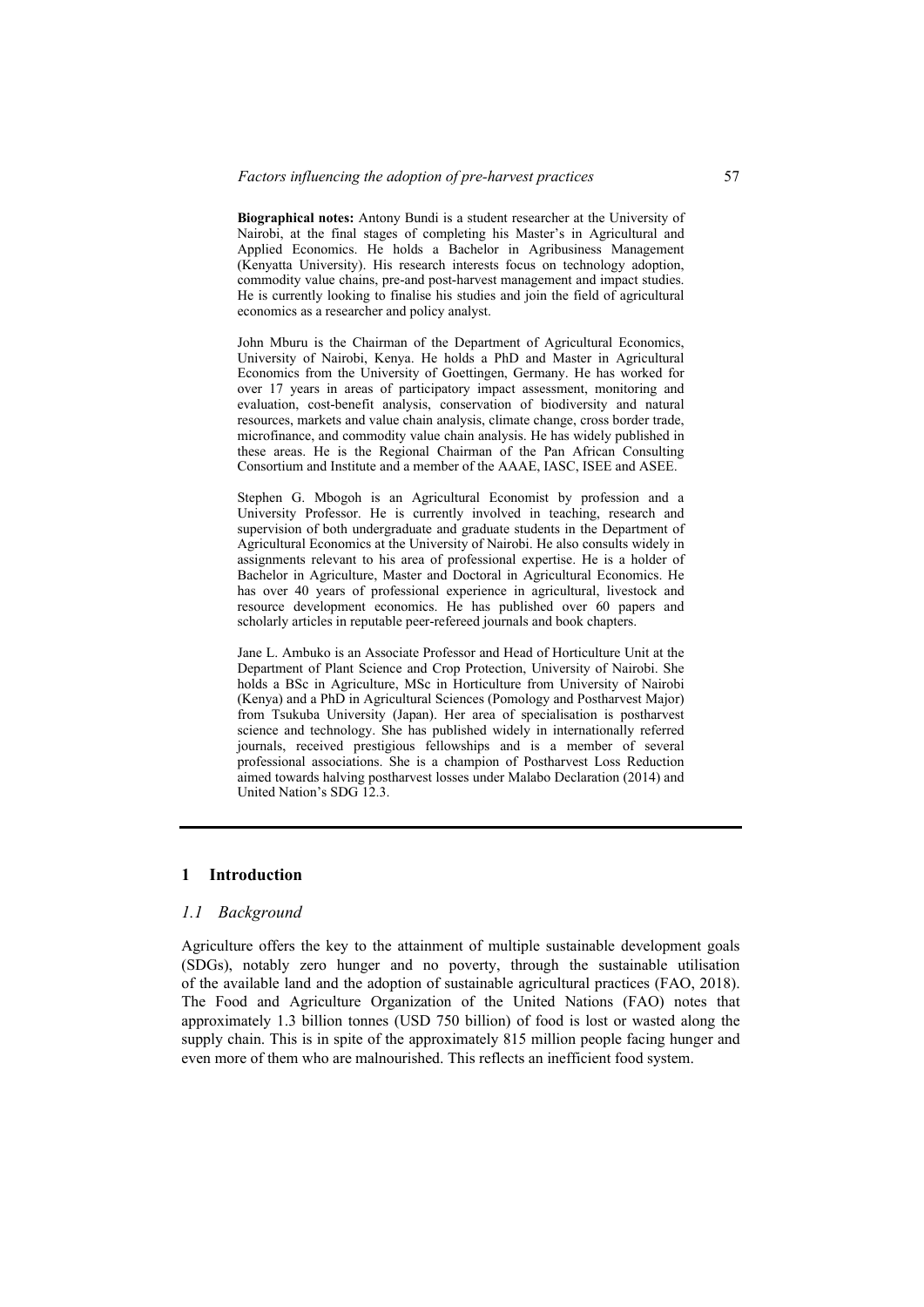To feed the rising global population, agriculture production and productivity ought to increase by 50–70% by the year 2050. However, this goal is challenged by the declining potential of the natural resources necessary for agricultural production, a problem that is exacerbated by the effects of climate change (FAO, 2011; World Bank, 2011). Nevertheless, through SDG 12 on responsible production and consumption, experts in food security have identified the reduction in food losses and waste as a way of enhancing food availability. The reduction of post-harvest losses is noted as one way of achieving increased food availability, and pre-harvest practices (PHPs) play a key role.

As noted by Rehman et al. (2015) knowledge of the interactions between pre-harvest and post-harvest systems in fruits farming is important in understanding the basis for variability in fruit quality after harvest. Horticultural crops, especially fruits and vegetables, exhibit high post-harvest losses due to their perishability and fragile nature.

In Kenya, the horticulture sub-sector is the third most important contributor to gross domestic product (GDP), with fruits contributing to 27% of the value of horticultural produce (Republic of Kenya, 2016). Mango (*Mangifera Indica*) was ranked as the second most important fruit contributing to 21% of the value of fruits, second after banana. However, 25–45% of mangoes are lost along the value chain, with a high percentage of loss arising from production-related issues, such as pests and diseases (Affognon et al., 2013).

A growing body of literature has in the past focused on ways of minimising food losses and specifically post-harvest food losses. However, research has uncovered the need to understand the pre-harvest factors and interventions that influence post-harvest behaviour and quality of crops (Ferguson et al., 1999; Fiaz et al., 2016; Hewett, 2006; Manganaris, 2008). Normally, crop damages occur in the field before harvesting due to physical, environmental or biological factors that manifest in the produce much later after harvesting hence leading to losses (Florkowski et al., 2009; Thompson, 2007).

## *1.2 Pre-harvest practices*

A pre-harvest system entails all existing technologies/practices for agricultural production. It thus includes the technical and economic relations within agriculture including choice of cultivar, environmental factors, cultural practices (irrigation and fertiliser application, thinning, protective measures) and fruit maturity (Rehman et al., 2015). This study focused on cultural practices, notably water conservation and management, organic and inorganic fertiliser management, and thinning.

Water conservation and management is crucial in ensuring ideal photosynthesis, plant growth, the strength of the tree, uptake of crucial minerals and quality yields in fruits (Hewett, 2006). Water management is crucial also because excess water leads to waterlogging and root rot whereas too little water causes stress in plants and stunted growth.

Mineral nutrients, from organic and inorganic fertilisers, applied in sufficient quantities and at the right time, play a crucial role in plant nourishment, improves production and deters disease severity (Chowdhury and Rahim, 2007; Ferguson and Boyd, 2002). Nutritional imbalances, either excess or deficiency, affect fruit quality and post-harvest disorders.

Thinning is crucial for reducing the vegetation of the mango tree and thus resulting in light penetration, greater aeration, and reduced nutrient competition. These lead to good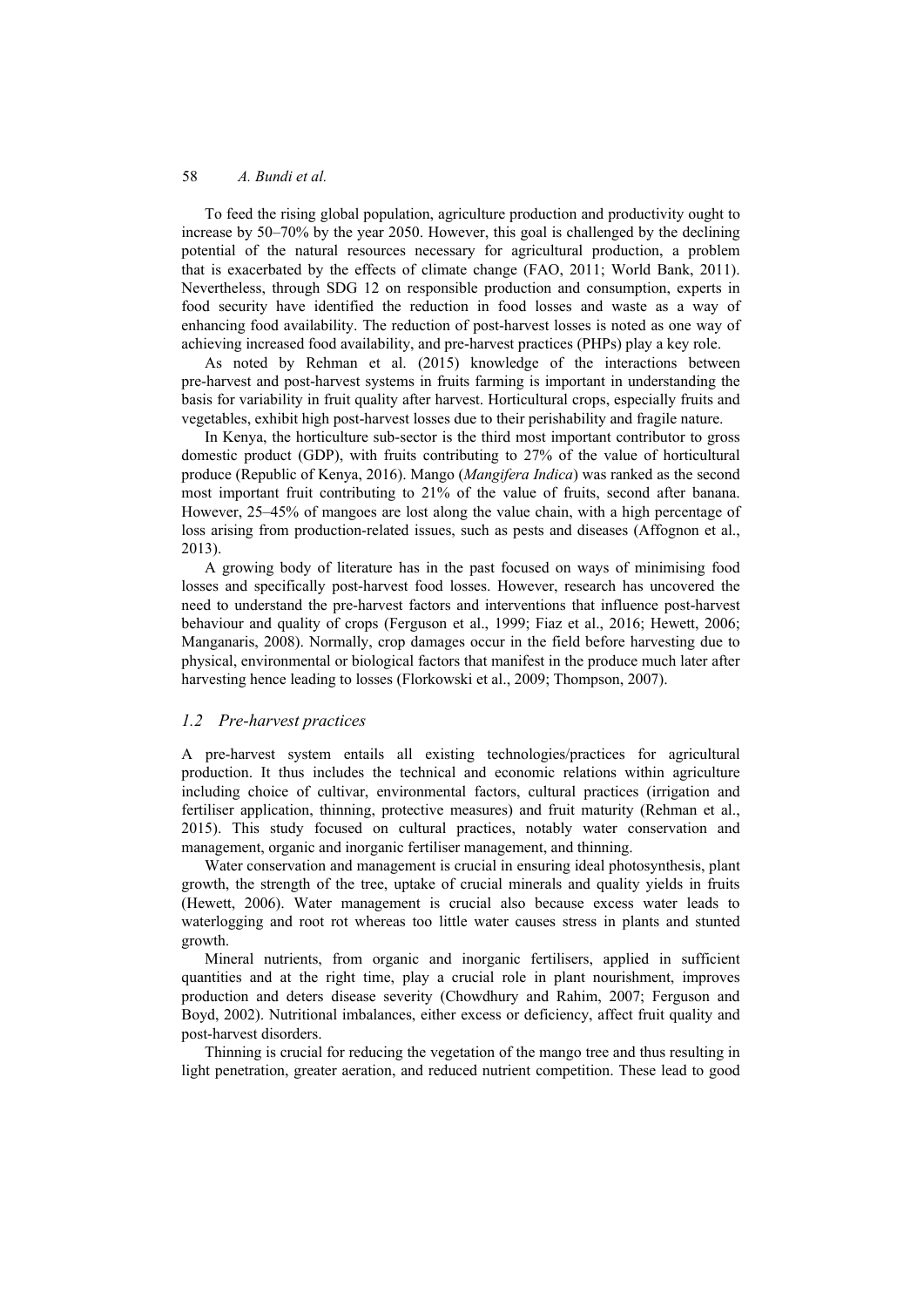fruit colour, better quality fruits and reduced disease incidence (Engels et al., 2009; Maqbool and Mazhar, 2007).

From past research findings (Ferguson et al., 1999; Hewett, 2006; Maqbool and Mazhar, 2007; Rehman et al., 2015), it is evident that the availability of quality fruits is determined before harvest since harvesting deprives the fruit of its source of water and nutrients. This means that further improvement in fruit quality after harvest is not possible and all that can be done is to maintain the quality. Therefore, even with the best technologies and knowledge on post-harvest handling of crops, it is important to assess the pre-harvest factors and conditions that influence the post-harvest behaviour of fruits.

Past studies have dwelt on the adoption of single components, such as integrated pest management, yet farmers deal with overlapping constraints, such as low soil fertility, infestation by pest and diseases, low productivity and moisture stress on crops. Ideally, farmers adopt multiple practices, either as substitutes or complements, to deal with these challenges. Therefore, the approach of this study was to look at the PHPs as a bundle.

The objective of this study is therefore to provide an understanding of the factors influencing the adoption of multiple pre-harvest components, and intensity of adoption. The aim is to contribute to literature and guide in designing policies that stimulate increased adoption of PHPs to curb post-harvest losses.

## **2 Methodology**

#### *2.1 Conceptual framework*

The conceptual framework shown in Figure 1 shows the relationships between the factors that are hypothesised to influence the adoption of PHPs. Demographic, institutional, and farm characteristics are hypothesised to influence the farmer's perceptions and the adoption of PHPs. The farmers' perceptions in turn influence the farmers' decision to adopt the PHPs. If a farmer adopts the practices, it is hypothesised that he/she will gain from reduced mango losses, improved mango yields, and high-quality mango fruits thus realising higher income.

## *2.2 Theoretical framework*

This study is grounded in the random utility framework. The explanatory variable, which is ordinal in nature, indicated as zero ( $Pi = 0$ ), one ( $Pi = 1$ ), two ( $Pi = 2$ ), three ( $Pi = 3$ ), or four  $(Pi = 4)$  if the farmer adopts zero, one, two, three or four PHPs. Farmers are presumed to adopt a given number of practices, based on the level of utility attained whilst maximising the utility function.

$$
U_i = V_i (\beta X_i) + u_i \text{ for } i = 1, \dots, n
$$
 (1)

where

- $U_i$  the observed portion of the farmer's utility function
- *Xi* is expressed as a vector of exogenous socio-demographic and institutional factors
- $\beta$  vector of parameters to be estimated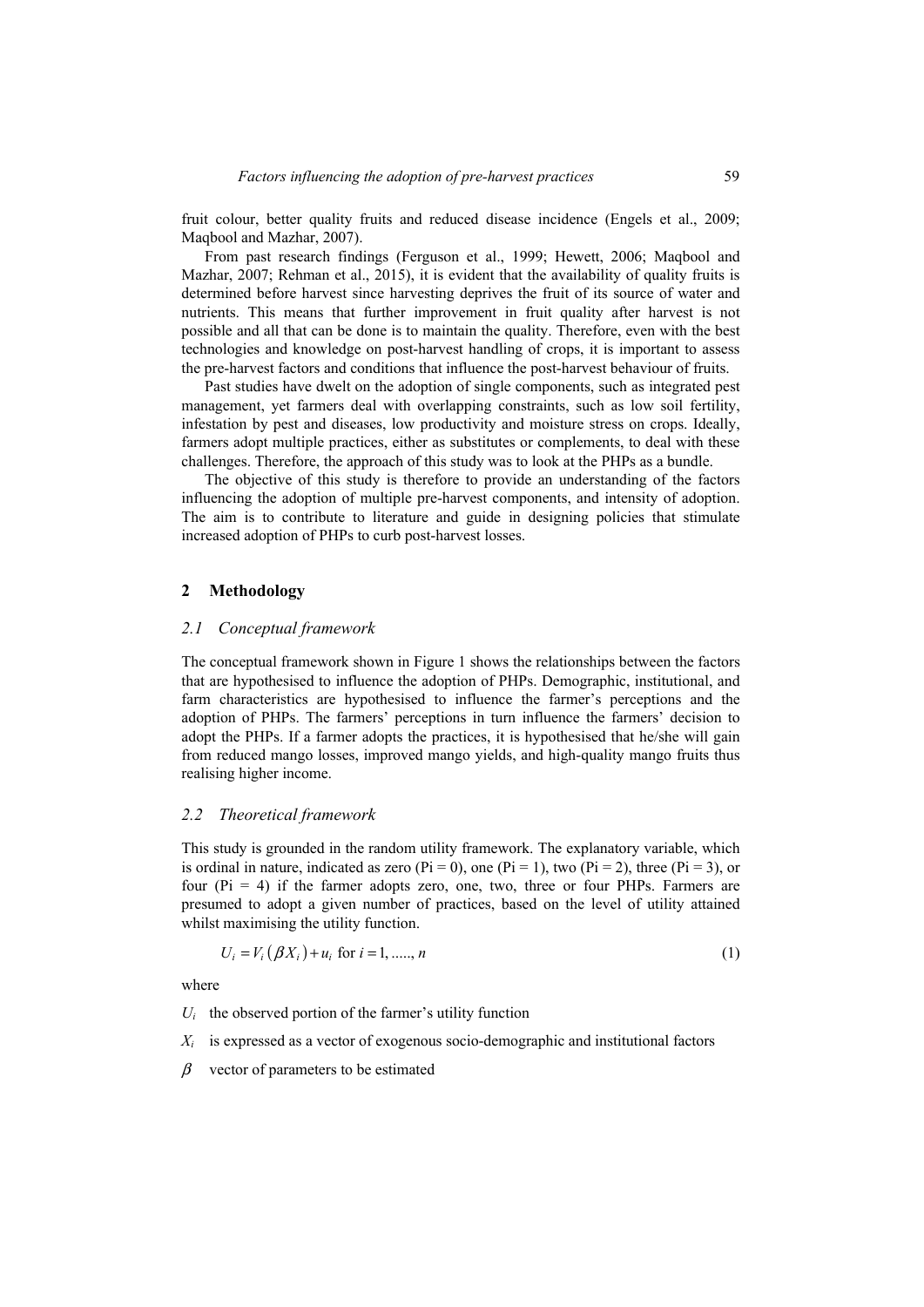$u_i$  the unobserved portion of the utility framework, that is the random error term.

The farmer chooses to adopt an additional PHP if the utility gained is greater than the utility of non-adoption. Although the level of utility of individual farmers cannot be observed, it is noted that:

 $P_i = 0$  if  $U_i \le \alpha_1$  $P_i = 1$  if  $\alpha_1 < U_i \le \alpha_2$  $P_i = 2$  if  $\alpha_2 < U_i \le \alpha_3$  $P_i = 3$  if  $\alpha_3 < U_i \le \alpha_4$  $P_i = 4$  if  $U_i > \alpha_4$ 

(2)

where  $\alpha_1 < \alpha_2 < \alpha_3 < \alpha_4$  are unknown threshold parameters to be estimated by the  $\beta$ .





*Source:* Author's conceptualisation

## *2.3 Analytical model*

This paper adopted two econometric specifications. First, the factors influencing multiple adoption decisions of the PHPs were modelled using a multivariate probit (MVP) model. Farmers adopt a set of practices to deal with overlapping problems at the farm level. This means that the adoption decision is multivariate so that there exists information on the interdependency of the adoption decisions.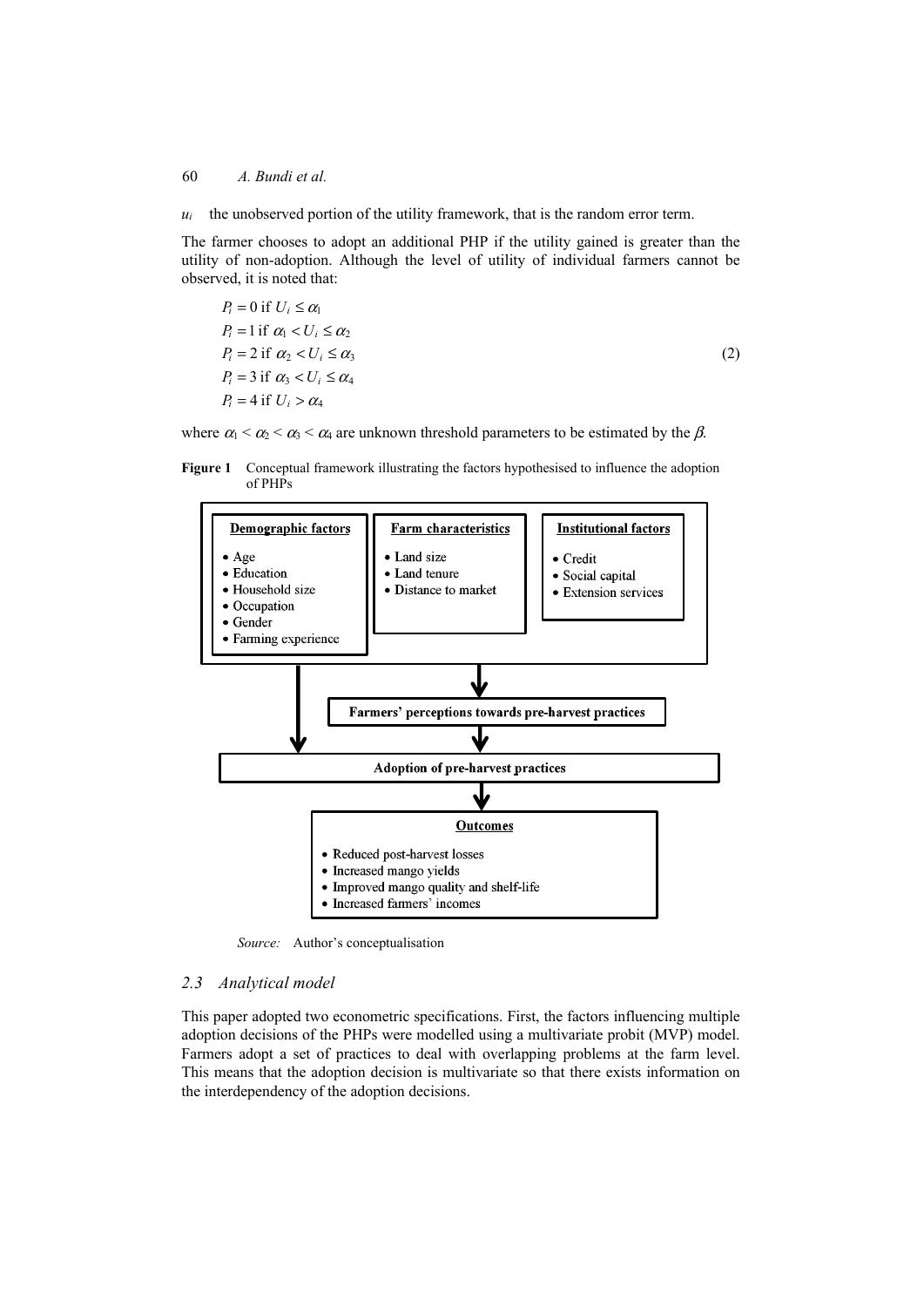Unlike in the case of single adoption equations where the adoption decisions of the farmer are not interdependent, this study presents a case of multiple adoption decisions wherein the farmers' adoption decisions are interdependent. This calls for use of the MVP approach to examine the effect of a set of explanatory variables on each PHP. It accounts for a possible association between the error terms and also the interrelationships among the PHPs (Teklewold et al., 2013). Such interrelationships may arise from complementarities (positive correlation) and substitutability (negative correlation) between the different PHPs. Green (2008) notes that failure to capture these unobserved factors and interrelationships among adoption decisions regarding different practices would lead to the model estimates being biased and inefficient.

Secondly, the determinants of the number of PHPs adopted were modelled using an ordered probit model (OPM). The level of adoption of PHPs presents a case of multiple adoptions, whereby defining a cut-off point between the adopters and non-adopters is difficult (Wollni et al., 2010). In this study, the majority of farmers did not adopt all four practices. Therefore, there was the problem of quantifying the degree of adoption of the practices using the area under the practice as seen in adoption studies. However, Teklewold et al. (2013) and Wollni et al. (2010) overcame this challenge by using the number of practices adopted as the dependent variable in the model. This is in contrast to other past studies that treat the number of practices adopted as a count variable and make use of Poisson regression. While the Poisson regression model is best suited for count data, it is based on the assumption that the occurrence of all the events has the same probability (Wollni et al., 2010). This was not the case for this study since the probability of adopting one practice could differ from the probability of adopting two or three practices. Also, the utility derived from adoption is expected to increase as the number of practices adopted increases. Therefore, the number of PHPs adopted is an ordinal variable that necessitated the use of an ordered probit regression model in this study.

Therefore, the MVP model was used to elicit the factors influencing the probability of adoption of the PHPs while taking into account their interrelationships. The OPM was used to analyse the intensity of adoption of the PHPs.

## *2.4 Study area and sampling*

This study was conducted in Embu and Machakos counties, Kenya. Specifically, Kyeni South Ward (Embu) and Mwala and Masii wards (Machakos) were selected as part of the yield wise project by The Rockefeller Foundation. A sampling frame was developed based on a household census that had been conducted with the help of village elders before the survey. With the desired sample size of 320 respondents, due to resource limitations, a systematic random sampling method was used to select households for this study, based on sampling intervals. The sample size was divided into 160 respondents in Embu (Kyeni South) and 160 in Machakos. For Machakos, the 160 respondents were apportioned into 107 in Mwala ward and 53 in Masii ward, based population proportions.

## *2.5 Data collection and analysis*

A semi-structured questionnaire was administered to respondents, to gather qualitative and quantitative primary data from the two study counties between June and July 2018. Data was collected on household demographics, farm, and mango production-related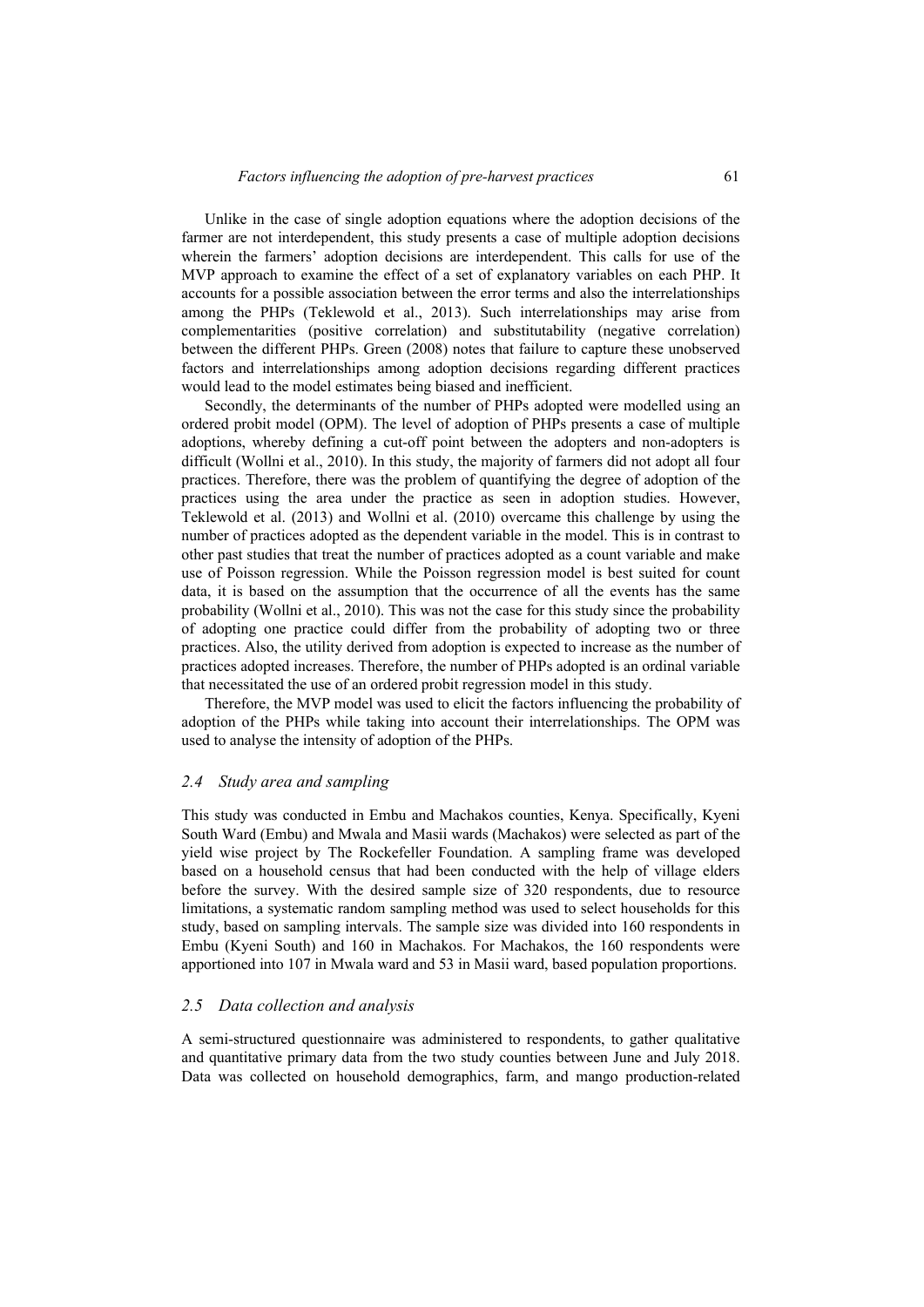information, as well as on producers' perceptions towards the PHPs. The data was analysed using the STATA v14.

### **3 Results and discussion**

### *3.1 Data and descriptive statistics*

Table 1 presents the descriptive statistics of the variables considered in the models. The dependent variables for the MVP model are the PHPs, taken as the farmers' adoption of the practices. Adoption rates were 38% for water conservation and management, 54% for manure application, 20% for inorganic fertiliser application and 35% for thinning.

For the OPM, the dependent variable was the number of PHPs a farmer adopted, taken as a count variable. The farmers adopted an average of 1.47 of the four practices, whereby 23% did not adopt any practice, 32.67% adopted one, 23.67% adopted two, 15.67% adopted three, and 5% adopted all the practices. Therefore, the majority of the respondents adopted at least one of the PHPs.

The independent variables for both models are classified into socio-demographic, institutional and farm characteristics. For the socio-demographic characteristics, the interviewed households were 82% male-headed; with an average formal education level of eight years of schooling and a mean age of 58 years. This means that the average household head had completed primary school education and that mango farming is practised by elderly persons. The dependency ratio was 57% which meant that more than half of households had a high number of children below 15 years and adults of over 65 years. Dependency ratio was used as a proxy for farm labour and resource availability. The respondents had practised mango farming for ten years on average and accumulated over KES 100,000 in off-farm income.

Concerning farm and production characteristics, the respondents had an average of 58 mango trees, with a range of 0–900 trees and hence were classified as small-holder farmers. The value of mango sales had a mean of KES. 43,109.14 based on prevailing market prices. Eighty-eight percent of the farmers intercropped mangoes with other crops, mainly maize and beans. At least 60% of the respondents had formal title to their land, with the average land accessed being four acres. Forty-six percent of the households kept livestock in their farms, which is a source of manure.

As for the institutional factors, 45% of respondents had received extension services or training, with the main subjects covered being good agronomic practices and farming as a business. Membership to groups was at 26% and only 5% had obtained credit in the period under consideration. Approximately 70% of farmers admitted to having faced constraints in accessing farm inputs, mainly due to high prices and unavailability when needed. The distance to the market had a mean of 5.37 kilometres. Only 10% of farmers had carried out soil tests, citing high cost and lack of information about soil tests.

Farmers' perceptions towards the PHPs were included in the model, following Mwangi and Kariuki (2015) who recommended inclusion of the perceptions that farmers have towards technology or practice, as a variable in the adoption model. Farmers' perceptions were elicited by way of a Likert scale whereby farmers expressed the most important benefit to the PHPs. The farmers perceived that water management was crucial for improving fruit quality while thinning was important in enhancing the colour of fruits.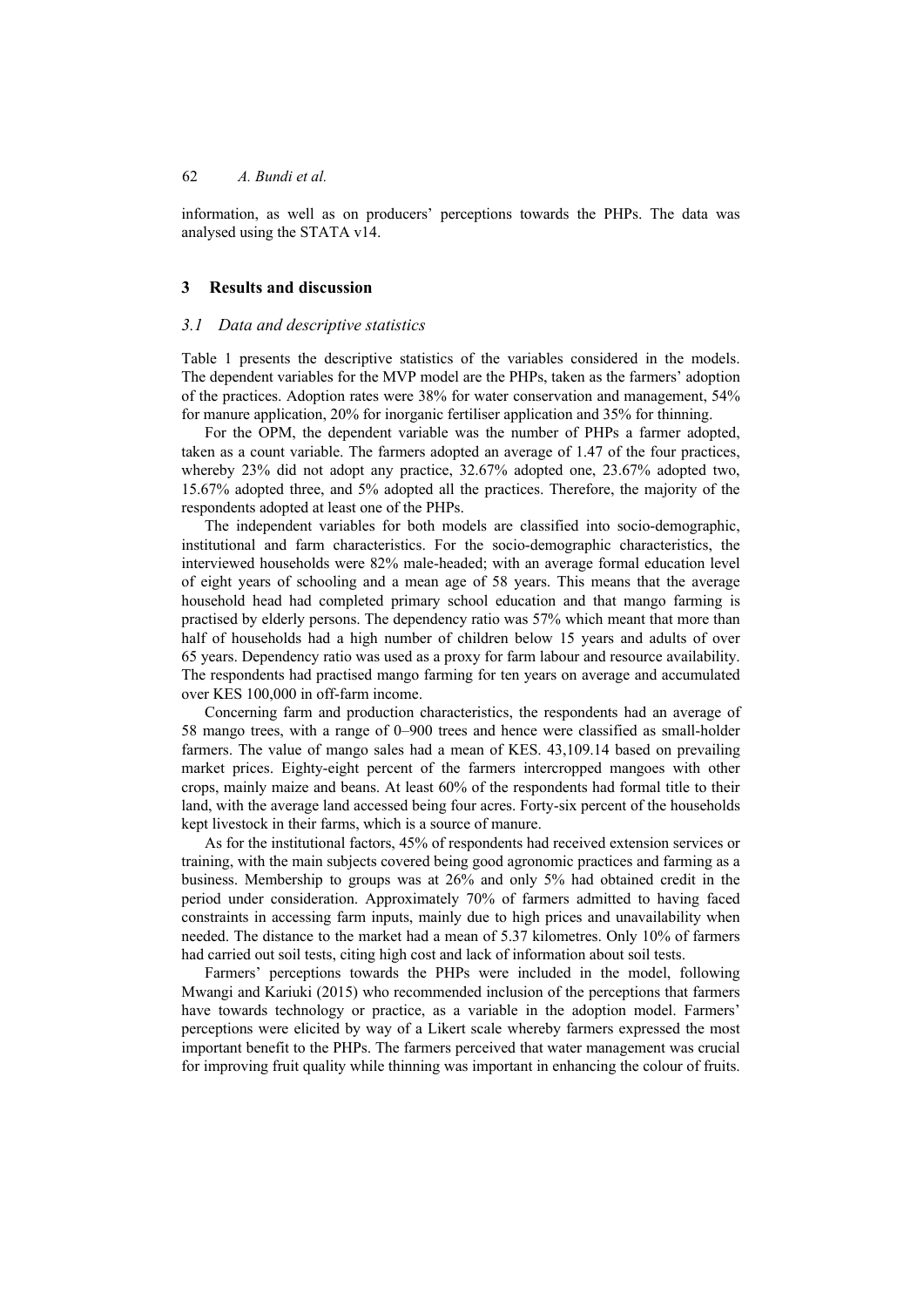Besides, the application of farmyard manure and inorganic fertilisers was beneficial in increasing mango yields.

| Variable description                        | Mean        | Std. dev. | Min          | Max            |
|---------------------------------------------|-------------|-----------|--------------|----------------|
| Continuous variables                        |             |           |              |                |
| Number of pre-harvest practices adopted     | 1.47        | 1.15      | $\theta$     | $\overline{4}$ |
| Education level of household head (years)   | 8.43        | 4.01      | $\theta$     | 19             |
| Age of household head (years)               | 58.51       | 14.31     | 24           | 98             |
| Dependency ratio                            | 0.57        | 0.73      | $\theta$     | 5              |
| Farming experience (years)                  | 10.06       | 6.40      | $\theta$     | 41             |
| Off-farm income (KES)                       | 100,362     | 167,964   | $\mathbf{0}$ | 1,400,000      |
| Mango trees (number)                        | 58.75       | 112.58    | $\mathbf{0}$ | 900            |
| Mango sales (Ln) KES                        | 43,109      | 144,004   | $\mathbf{0}$ | 2,262,000      |
| Distance to market (Kms)                    | 5.37        | 6.22      | 0.05         | 50             |
| Land size (acres)                           | 4.00        | 4.51      | 0.25         | 32             |
| Discrete variables                          | Percent (%) |           |              |                |
| Sex of household head (dummy $1 = male$ )   | 82.61       |           |              |                |
| Access to extension (1=received extension)  | 45.34       |           |              |                |
| Region $(1 =$ Embu)                         | 49.69       |           |              |                |
| Access to credit $(1 = obtained)$           | 5.28        |           |              |                |
| Group membership $(1 =$ member)             | 26.71       |           |              |                |
| Practice intercropping $(1 = yes)$          | 88.33       |           |              |                |
| Keep livestock $(1 = yes)$                  | 45.96       |           |              |                |
| Land ownership $(1 = \text{formal tenure})$ | 60.67       |           |              |                |
| Input access $(1 =$ experience constraints) | 69.67       |           |              |                |
| Practice pruning $(1 = yes)$                | 94.33       |           |              |                |
| Carried out soil tests $(1 = yes)$          | 10          |           |              |                |
| Water management                            | 38          |           |              |                |
| Organic fertiliser (manure)                 | 54          |           |              |                |
| Inorganic fertiliser                        | 20          |           |              |                |
| Thinning                                    | 35          |           |              |                |

**Table 1** Summary statistics of the variables used in the models

*Source:* Author's survey 2018

## *3.2 PHP adoption decisions: MVP model results*

The MVP model generated a covariance matrix of the regression equations between the PHPs using the joint estimation approach as shown in Table 2. The likelihood ratio test [Chi<sup>2</sup> (6) = 34.9408,  $p = 0.000$ ] of the null hypothesis that the covariance of the error terms across equations are not correlated was rejected.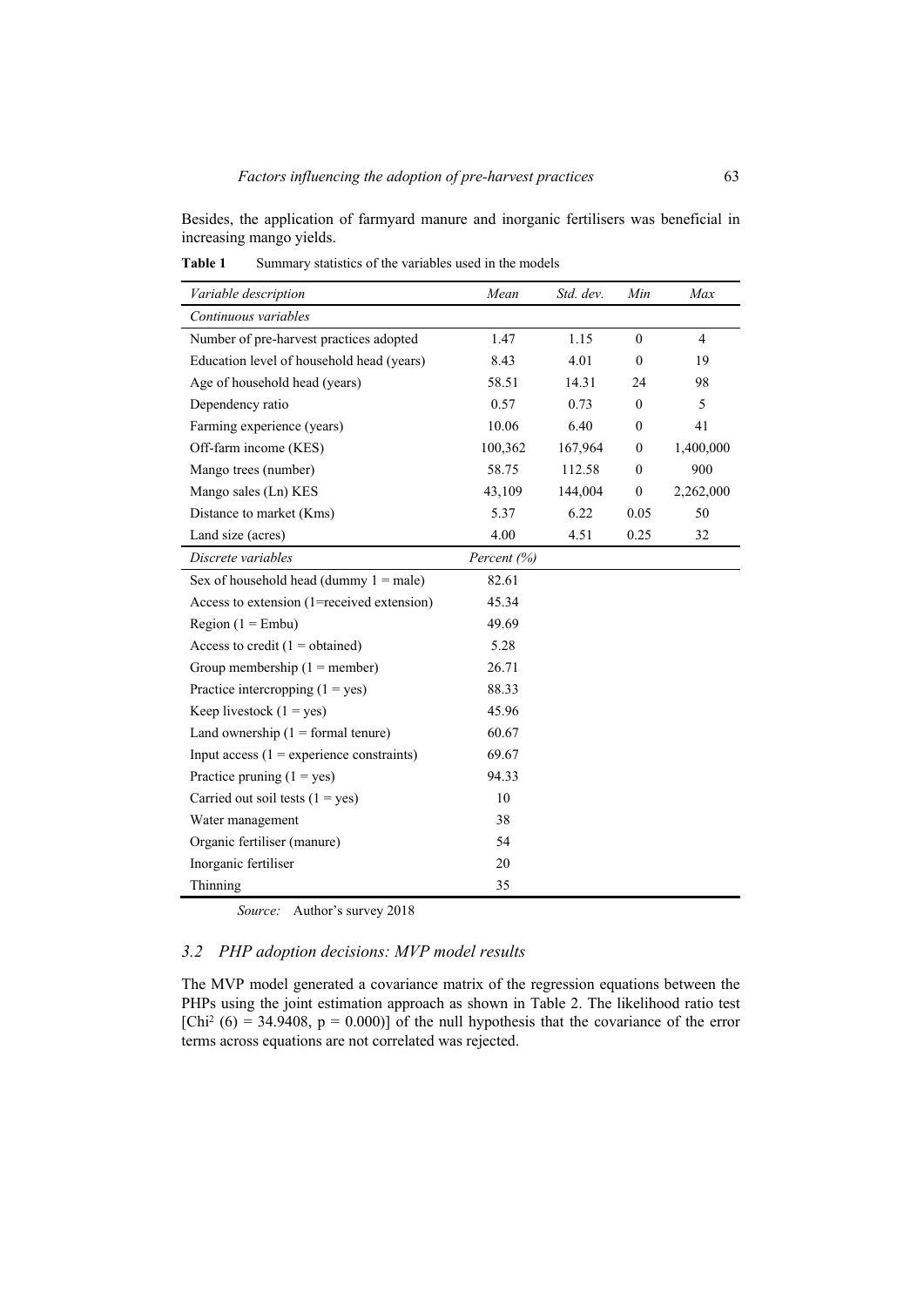|                | Manure (M)          | <i>Fertiliser (F)</i> | Water (W)           |
|----------------|---------------------|-----------------------|---------------------|
| Fertiliser (F) | $0.2725**$ (0.1288) |                       |                     |
| Water $(W)$    | $0.3752***(0.1136)$ | $0.4183***(0.1156)$   |                     |
| Thinning $(T)$ | $-0.1476(0.1103)$   | 0.1580(0.1118)        | $0.2054**$ (0.0962) |

Table 2 Correlation coefficients for MVP regression equations

Notes: Likelihood ratio test of:  $\rho MF = \rho MW = \rho MT = \rho FW = \rho FT = \rho WT = 0$ . Chi<sup>2</sup> (6) = 34.9408\*\*\*. \*\*\*, \*\* and \* denote statistical significance at 1%,

5% and 10% respectively. Standard errors in parenthesis.

*Source:* Author's survey 2018

The results in Table 2 show that the estimated coefficients were statistically significant in four of the six pairs. The significant coefficients all have positive signs, indicating that MVP was suitable as a model and that the practices are interdependent. In this case, manure is complementary with fertiliser and water, while fertiliser is complementary with water and water is complementary with thinning. This complementarity among practices infers that a change in policy that affects one PHP is likely to have spillover effects on other PHPs.

Table 3 shows the results of the MVP model which was estimated using the maximum likelihood method on household observations. The model fitted the data well as shown by the Wald test [Wald chi<sup>2</sup> (58) = 206.61, p = 0.000)]. Therefore, the hypothesis that all regression coefficients are jointly equal to zero was rejected. In addition, the coefficients are substantially different across the equations. Therefore, it is concluded that differentiating the practices was appropriate.

Results from the MVP regression model indicate that the level of education of the household head negatively influences practising thinning. This means that more educated people did not practice thinning and this could be attributed to the fact that the majority of the respondents associated thinning to increased fruit losses.

The location of the farmers, where Embu County was selected as the reference, was shown to significantly influence manure and fertiliser application negatively. This meant that the farmers in Embu did not adopt these practices in their orchards as compared to their Machakos counterparts.

The years of farming experience in mangoes had a significant and positive influence on the adoption of irrigation and water conservation practices. This could be attributed to learning and past experiences on the benefits since they have dealt with mangoes for longer periods.

Households who had access to income outside of farming activities were more likely to adopt organic and inorganic fertilisers in their mango orchards. This is supported by Teklewold et al. (2013) whose findings are similar and argue that off-farm income enables farmers to purchase more inputs and to minimise risks.

The number of mango trees, taken as a proxy for farm size, had a positive and significant influence on manure application on the farm. Farmers with more mango trees had a higher probability of adopting farmyard manure application to their mango trees. Farm size, or number of mango trees in this case, has been shown to positively influence technology adoption (Mignouna et al., 2011).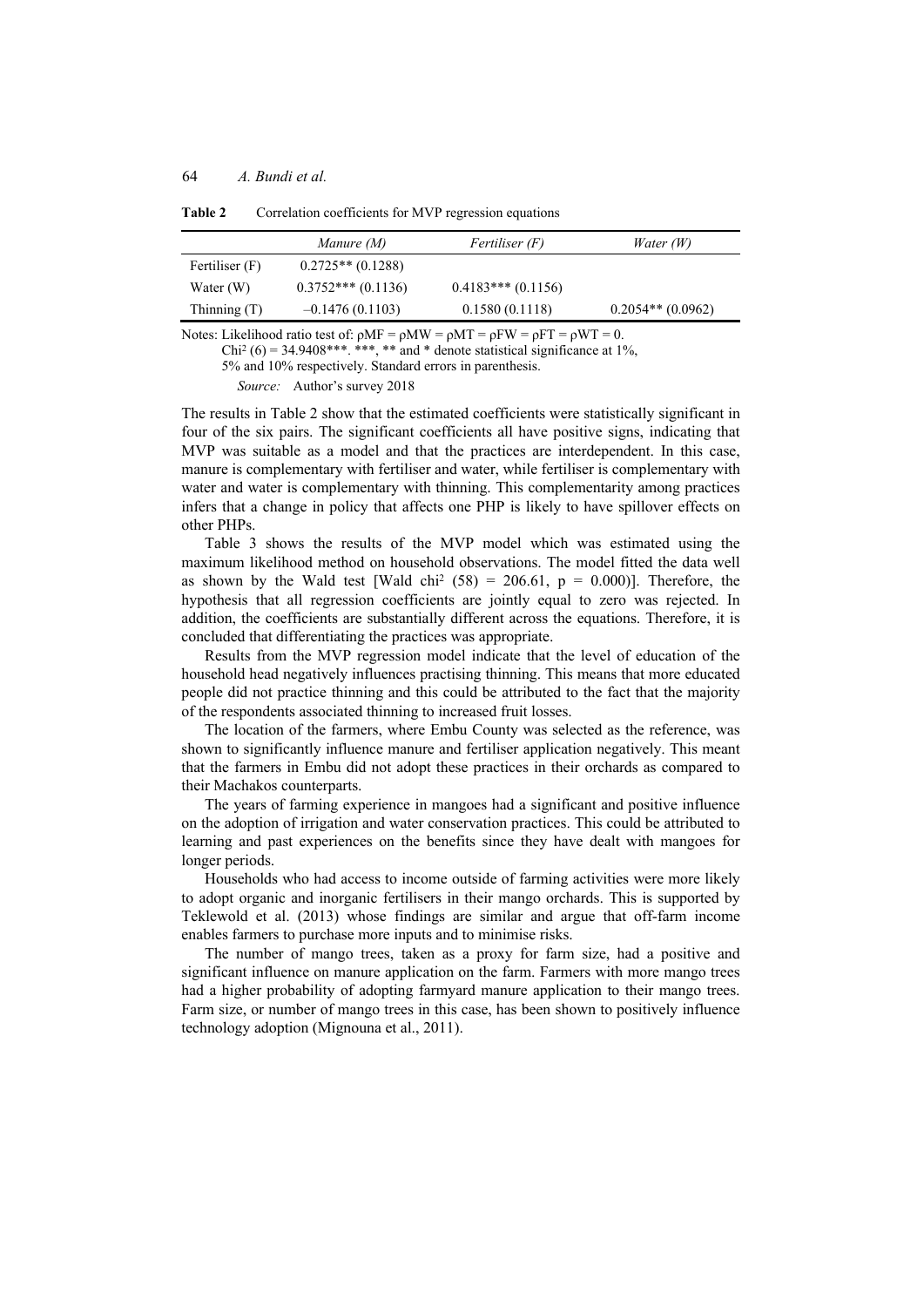| Variables                              | Manure (M)   |                | Fertiliser (F) |           | Water (W)    |           | Thiming(T)   |           |
|----------------------------------------|--------------|----------------|----------------|-----------|--------------|-----------|--------------|-----------|
|                                        | Coeff.       | SE <sub></sub> | Coeff.         | <b>SE</b> | Coeff.       | <b>SE</b> | Coeff.       | <b>SE</b> |
| Constant                               | $-2.5061$    | 1.6563         | $-1.0836$      | 0.6608    | $-0.2385$    | 0.6320    | $-0.2047$    | 0.7670    |
| Education level of household head      | 0.0320       | 0.0244         | 0.0187         | 0.0247    | $-0.0012$    | 0.0239    | $-0.0392*$   | 0.0233    |
| Age of household head                  | 0.5089       | 0.3747         | 0.0019         | 0.0070    | $-0.0031$    | 0.0068    | $-0.0054$    | 0.0065    |
| Sex of household head                  | $-0.3950$    | 0.2431         | $-0.2867$      | 0.2361    | 0.0189       | 0.2286    | 0.1364       | 0.2207    |
| Region                                 | $-0.4958***$ | 0.1916         | $-0.4472**$    | 0.2044    | $-0.2707$    | 0.1925    | $-0.1474$    | 0.1831    |
| Farming experience                     | $-0.0061$    | 0.0155         | $-0.0125$      | 0.0161    | $0.0257*$    | 0.0145    | $-0.0036$    | 0.0137    |
| Ln off-farm income                     | $0.0267***$  | 0.0119         | $0.0227*$      | 0.0138    | 0.0086       | 0.0115    | $-0.0033$    | 0.0109    |
| Ln mango trees                         | $0.1297*$    | 0.0754         | 0.0765         | 0.0789    | $-0.0873$    | 0.0786    | $-0.0575$    | 0.0757    |
| Intercropping                          | $0.6664***$  | 0.2986         | 0.1862         | 0.2869    | 0.1190       | 0.2786    | $-0.6760***$ | 0.2400    |
| Obtained credit                        | 0.0786       | 0.3721         | 0.0642         | 0.3788    | $-0.0511$    | 0.3520    | 0.2704       | 0.3459    |
| Group membership                       | 0.1711       | 0.2120         | 0.2609         | 0.2071    | 0.2840       | 0.1977    | 0.1999       | 0.1861    |
| Access to extension                    | $-0.0182$    | 0.1853         | $0.3077*$      | 0.1846    | $0.334*$     | 0.1754    | $-0.2878*$   | 0.1655    |
| Perception_Increased yields            | $0.4328***$  | 0.0988         | 0.1408         | 0.1045    |              |           |              |           |
| Keep livestock                         | $0.3242*$    | 0.1852         |                |           |              |           |              |           |
| Constraint to inputs access            |              |                | $0.3744*$      | 0.2072    |              |           |              |           |
| Distance to market                     |              |                | 0.0040         | 0.0166    |              |           |              |           |
| Carried out soil tests                 |              |                | $-0.0379$      | 0.2212    |              |           |              |           |
| Land ownership                         |              |                | $-0.1746$      | 0.1988    | $-0.5224***$ | 0.1927    | $-0.0543$    | 0.1792    |
| Land size                              |              |                |                |           | 0.0047       | 0.0202    | 0.0246       | 0.0187    |
| Perception_Fruit quality               |              |                |                |           | $0.6726***$  | 0.0934    |              |           |
| Practice pruning                       |              |                |                |           |              |           | $0.2568***$  | 0.5349    |
| Perception_Fruit colour                |              |                |                |           |              |           | $0.2324***$  | 0.1174    |
| Wald Chi <sup>2</sup> (58) = 206.61*** |              |                |                |           |              |           |              |           |
| Sample size $= 300$                    |              |                |                |           |              |           |              |           |

**Table 3** Factors influencing the adoption of PHPs based on the MVP model

Notes: \*\*\*, \*\* and \* denote statistical significance levels at 1%, 5% and 10% respectively.<br>Source: Author's survey 2018 Notes: \*\*\*, \*\* and \* denote statistical significance levels at  $1\%$ , 5% and 10% respectively. *Source:* Author's survey 2018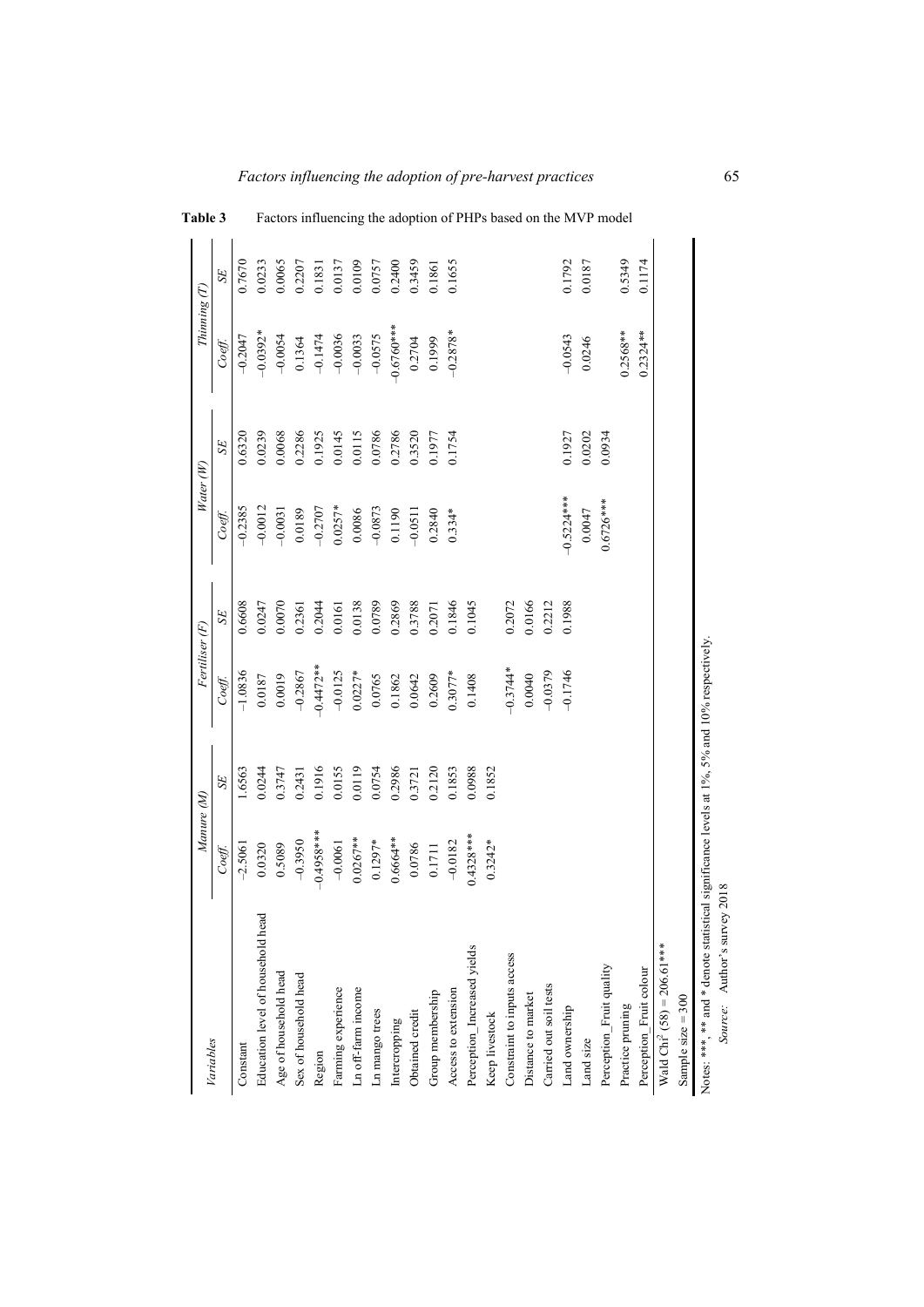The practice of intercropping between mango trees with other crops had a significant positive effect on manure application but a negative influence on thinning. Farmers intercropped mangoes mainly with maize and beans. The farmers who intercropped mango trees with food crops adopted manure application as a way to increase the production of their intercrops simultaneously and avoid loss of farm area dedicated to mangoes.

Access to extension services was found to positively influence the adoption of inorganic fertilisers and water conservation and management practices. This result highlights the importance of extension services in promoting sustainable agricultural production practices, and is consistent with earlier studies by Arslan et al. (2013) and Teklewold et al. (2013). Thus, farmers get educated on the benefits of using chemical fertilisers, irrigating mango trees and applying moisture conservation techniques.

Farmers' perceptions towards the PHPs were added as explanatory variables for the adoption model. In this case, 'increased yields', 'improved fruit quality' and 'fruit colour enhancement' were the benefits associated with manure and fertiliser application, water conservation and management, and thinning practices respectively. The MVP model estimation showed that these farmers' perceptions positively influenced the adoption of the PHPs, implying that adoption is influenced by factors inherent to individual farmers such as their viewpoints on the benefits of an activity. As reported by Mignouna et al. (2011), farmers adopt technologies that are compatible with their needs.

Livestock ownership was found to positively influence the adoption of organic fertiliser in mango farming. Although an important source of manure, livestock competes with crop enterprises for labour and remnants of crops thus negatively influencing soil enhancement practices (Marenya and Barrett, 2007). However, Teklewold et al. (2013) established that livestock ownership positively influences the adoption of manure application, which offers similar results to this study.

Constraints to input access negatively impacted on fertiliser use, and this could be explained by the fact that fertiliser has to be externally sourced, unlike farmyard manure. The main constraint to inputs access as expressed by farmers was the high prices for the inputs that made them unaffordable. Land ownership (security of tenure) was found to negatively influence the adoption of water conservation and management. This result contradicted findings by Gebremariam and Wünscher (2016) who found that secure land tenure increases the investments in soil and water conservation. This could have been because water conservation and management was not a popular practice among mango farmers and the majority of them did not acknowledge its importance.

## *3.3 Number of PHPs adopted: OPM results*

The results from the estimation of the OPM are given in Table 4, including the marginal effects. Variance inflation factor (VIF), a test for multi-collinearity, yielded a mean of 1.76 which shows that there was no problem of multi-collinearity. Following Gujarati (2006), if the VIF of a variable exceeds 10, that variable is said to be highly collinear and can be excluded from the model. Secondly, the Breusch-Pagan/Cook-Weisberg test for heteroscedasticity yielded satisfactory results. The null hypothesis (Ho = constant variance) was thus rejected since there was no problem of heteroscedasticity.

The chi-squared statistic for the OPM is 150.63 and is statistically significant indicating that the joint test of all slope coefficients being equal to zero is rejected. The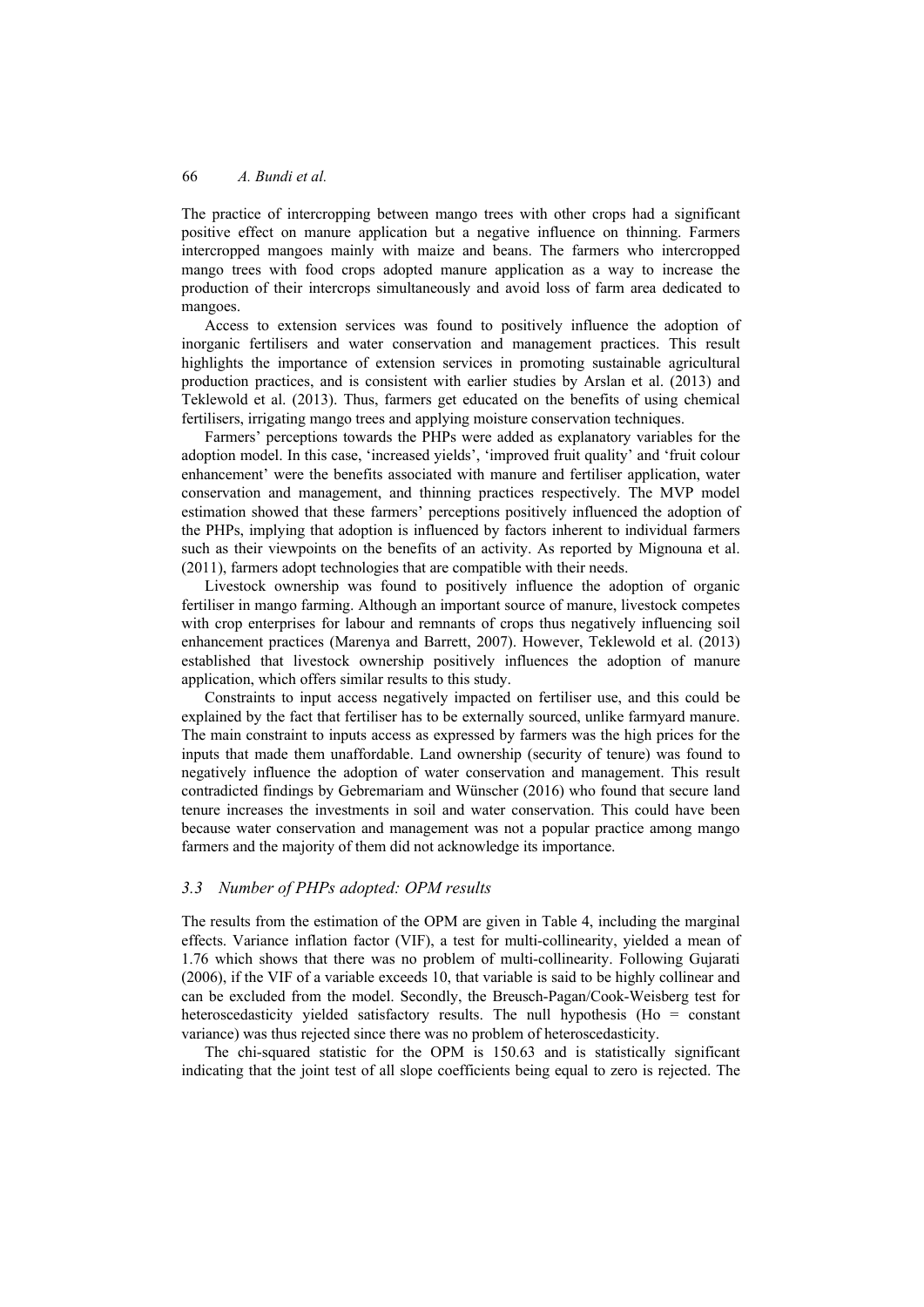pseudo- $R^2$  value was 0.1691 implying that 16.91% of variations in the number of PHPs adopted are explained by the independent variables included in the model.

The results reveal that the location of the farm, in which the default is Embu County, has a significant and negative effect on the number of PHPs adopted. Farmers in Embu this adopted fewer PHPs compared to their Machakos counterparts, implying spatial differences between the two regions.

The natural log of off-farm household income has a positive influence on the number of practices adopted. Access to off-farm income provides capital to purchase inputs and pay for labour, thus supporting the result. This is also supported by the income from mango sales which showed a positive effect on the number of PHPs adopted. Also, the farmers' perceptions of 'increased yields' and 'improved fruit quality' showed a positive impact on the number of PHPs adopted.

Many farmers expressed they had constraints in accessing agricultural inputs for mango production, especially due to the high costs that make them unaffordable. As a result, this constraint negatively impacted the number of PHPs adopted. Farmers who reared livestock in their farm adopted fewer PHPs. This could be explained by the labour intensity involved in livestock production which leads to more time being allocated to livestock at the expense of mango farming. The distance to input/output markets had a positive influence on adoption.

However, the coefficients of the ordered probit are not readily interpretable (Teklewold et al., 2013; Wollni et al., 2010). Rather, the marginal effects (as shown in Table 4) are of more interest since they show the changes in the dependent variable on the response to changes in explanatory variables. Marginal effects after the ordered probit ought to explain the magnitude by which a variable influences movement from zero to four practices by a farmer, since the goal is to adopt as many PHPs as possible.

The results of the marginal effects based on the ordered probit estimates are shown in Table 4. There were four practices in consideration with a mean of 1.47. The goal would be to adopt more practices since the higher the adoption the more the utility gained in increasing mango production, enhancing quality and reducing post-harvest losses. For this reason, this study assessed the factors that influence the adoption of more than two PHPs. The percentage increase or decrease was calculated by summing the marginal effects from  $P = 2$  to  $P = 4$ .

The results indicate that as the dependency ratio increased, the probability of adopting more than two PHPs decreased by 8.74%. In most developing countries, household members provide farm labour because they cannot afford waged labour (Marenya and Barrett, 2007). This result is also supported by Sheahan and Barrett (2014) who reported that the households with more dependents use more farm resources and have inadequate labour to employ on the farm. Besides, they are also constrained in terms of resources in terms of less money to spend on agricultural inputs.

Farmers expressed that 'increasing mango yields' was the primary objective of applying manure and fertiliser, while 'improving fruit quality' was the main purpose of water conservation and management. In turn, these perceptions were shown to increase the probability of adopting more than two PHPs by 7.73% and 6.85% respectively. Consistent with studies by Reimer et al. (2012) and Meijer et al. (2015) the way farmers perceive certain practices or technology attributes is crucial in influencing their adoption decisions.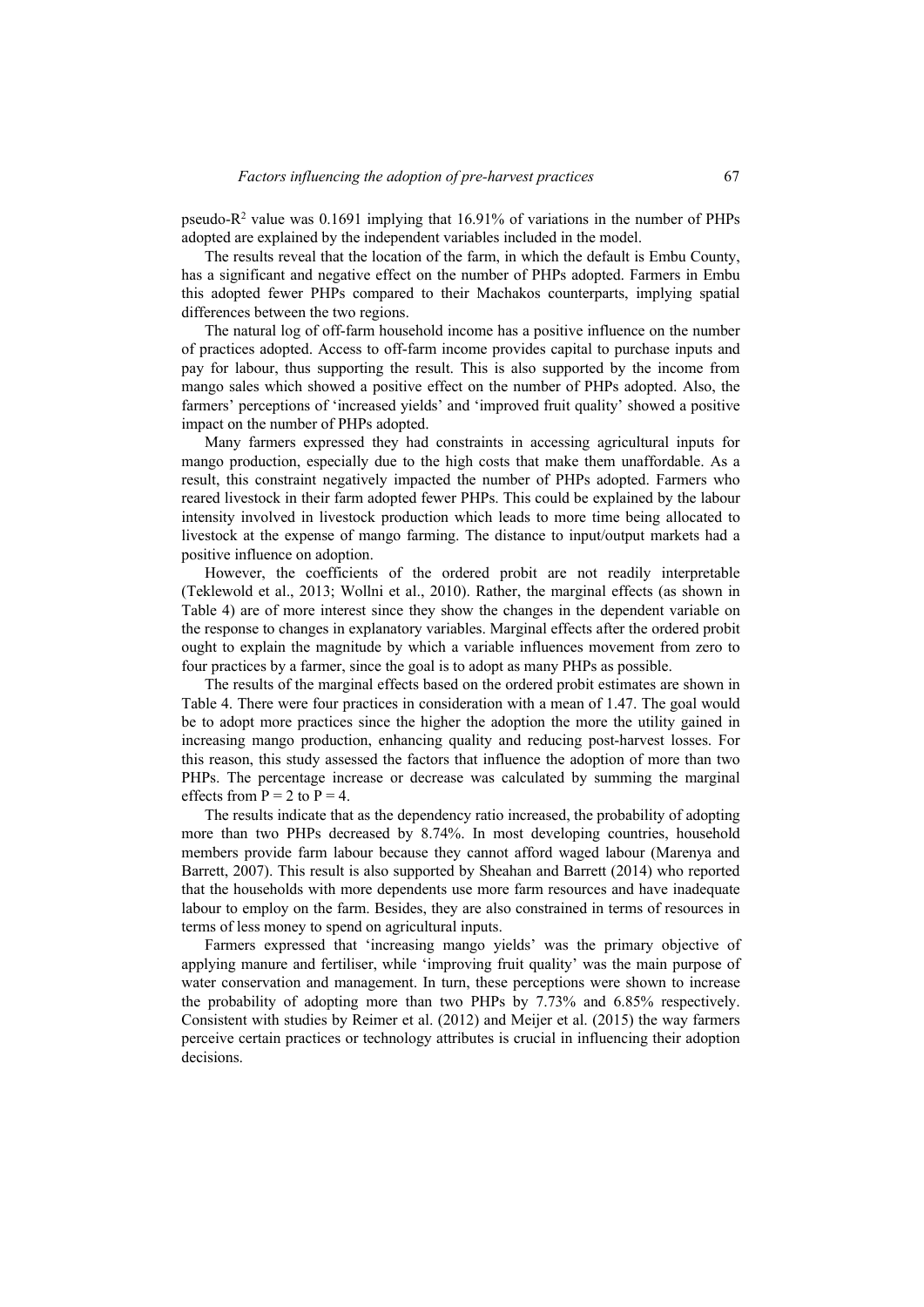|                                                                                                                                                                                                                              |                |               |                   | Marginal effects  |                   |                   |
|------------------------------------------------------------------------------------------------------------------------------------------------------------------------------------------------------------------------------|----------------|---------------|-------------------|-------------------|-------------------|-------------------|
| Ordered probit model                                                                                                                                                                                                         | Oprobit coeff. | $Prob(P=0 x)$ | $Prob(P = 1   x)$ | $Prob(P = 2   x)$ | $Prob(P = 3   x)$ | $Prob(P = 4   x)$ |
|                                                                                                                                                                                                                              |                | dy/dx         | dy/dx             | dy/dx             | dy/dx             | dy/dx             |
| Education level of household head                                                                                                                                                                                            | $-0.0128$      | 0.0028        | 0.0009            | $-0.0010$         | $-0.0017$         | $-0.0011$         |
|                                                                                                                                                                                                                              | $-0.0128$      | 0.0041        | 0.0013            | 0.0014            | 0.0024            | 0.0016            |
| Age of household head                                                                                                                                                                                                        | $-0.0044$      | 0.0010        | 0.0003            | $-0.0003$         | $-0.0006$         | $-0.0004$         |
|                                                                                                                                                                                                                              | 0.0051         | 0.0011        | 0.0004            | 0.0004            | 0.0007            | 0.0004            |
| Sex of household head                                                                                                                                                                                                        | $-0.1534$      | 0.0341        | 0.0106            | $-0.0117$         | $-0.0199$         | $-0.0131$         |
|                                                                                                                                                                                                                              | 0.1779         | 0.0395        | 0.0124            | 0.0137            | 0.0231            | 0.0154            |
| Dependency ratio                                                                                                                                                                                                             | $-0.2995$      | $0.0666*$     | $0.0208*$         | $-0.0229*$        | $-0.0389*$        | $-0.0256*$        |
|                                                                                                                                                                                                                              | 0.1709         | 0.0379        | 0.0123            | 0.0133            | 0.0226            | 0.0152            |
| Perception_Fruit quality                                                                                                                                                                                                     | $0.2350***$    | $-0.0522***$  | $-0.0163**$       | $0.0179***$       | $0.0305***$       | $0.0201**$        |
|                                                                                                                                                                                                                              | 0.0852         | 0.0188        | 0.0065            | 0.0070            | 0.0115            | 0.0079            |
| Perception_Increased yields                                                                                                                                                                                                  | $0.2652***$    | $-0.0589***$  | $-0.0184***$      | $0.0202***$       | 0.0344 ***        | $0.0227***$       |
|                                                                                                                                                                                                                              | 0.0885         | 0.0191        | 0.0071            | 0.0070            | 0.0119            | 0.0086            |
| Perception_Fruit colour                                                                                                                                                                                                      | 0.0702         | 0.0156        | 0.0049            | $-0.0054$         | $-0.0091$         | $-0.0060$         |
|                                                                                                                                                                                                                              | 0.0925         | 0.0206        | 0.0065            | 0.0071            | 0.0121            | 0.0079            |
| Region                                                                                                                                                                                                                       | $-0.9548***$   | $0.2122***$   | $0.0662***$       | $-0.0728***$      | $-0.1240***$      | $-0.0816***$      |
|                                                                                                                                                                                                                              | 0.1485         | 0.0323        | 0.0135            | 0.0139            | 0.0218            | 0.0193            |
| Farming experience                                                                                                                                                                                                           | $-0.1036$      | 0.0230        | 0.0072            | $-0.0079$         | $-0.0135$         | $-0.0089$         |
|                                                                                                                                                                                                                              | 0.1278         | 0.0284        | 0.0089            | 0.0098            | 0.0166            | 0.0111            |
| leading the second second second second that the second that is a second that is a second that is a second that is a second that is a second that is a second that is a second that is a second second that is a second that |                |               |                   |                   |                   |                   |

**Table 4** Factors influencing the number of PHPs adopted (ordered probit)

Notes: Values given are coefficients and margin effects with standard errors below them. \*\*\*, \*\* and \* denote statistical aenote statistical .<br>and ŗ. Notes: Values given are coefficients and margin effects with standard errors below them.<sup>4</sup> significance at 1%, 5% and 10% respectively. significance at 1%, 5% and 10% respectively.

Source: Author's survey 2018 *Source:* Author's survey 2018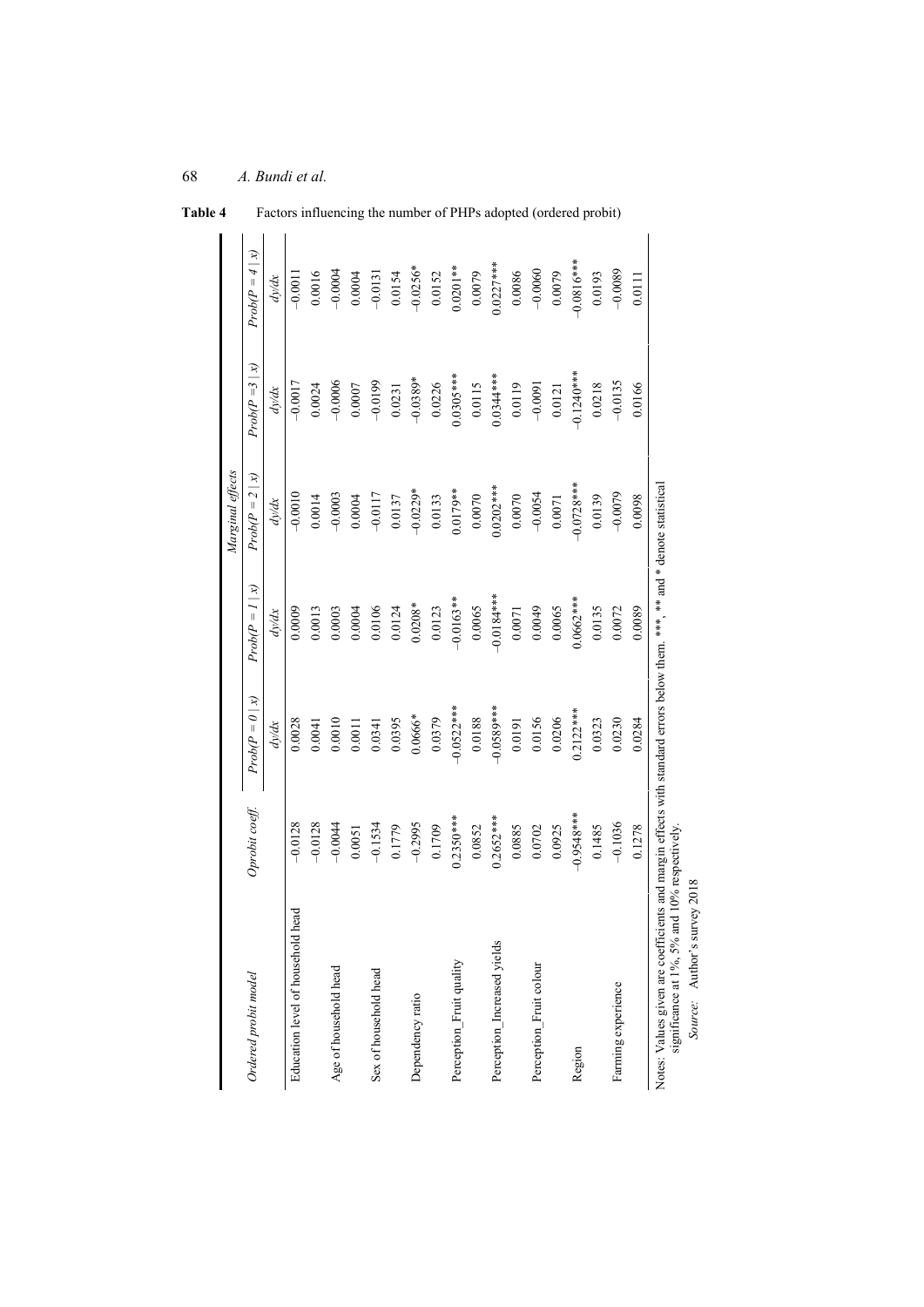|                                                                                                                           |                |                   |                   | Marginal effects  |                    |                   |
|---------------------------------------------------------------------------------------------------------------------------|----------------|-------------------|-------------------|-------------------|--------------------|-------------------|
| Ordered probit model                                                                                                      | Oprobit coeff. | $Prob(P = 0   x)$ | $Prob(P = 1   x)$ | $Prob(P = 2   x)$ | $Prob(P=3 \mid x)$ | $Prob(P = 4   x)$ |
|                                                                                                                           |                | dy/dx             | dy/dx             | dy/dx             | dyldx              | dy/dx             |
| Ln off-farm income                                                                                                        | $0.0209**$     | $-0.0046**$       | $-0.0014**$       | $0.0016**$        | $0.0027***$        | $0.0018**$        |
|                                                                                                                           | 0.0090         | 0.0020            | 0.0007            | 0.0007            | 0.0012             | 0.0008            |
| Mango trees                                                                                                               | 0.0061         | $-0.0014$         | $-0.0004$         | 0.0005            | 0.0008             | 0.0005            |
|                                                                                                                           | 0.0613         | 0.0136            | 0.0042            | 0.0047            | 0.0080             | 0.0052            |
| Ln mango sales                                                                                                            | $0.0258*$      | $-0.0057*$        | $-0.0018*$        | $0.0020*$         | $0.0033*$          | $0.0022*$         |
|                                                                                                                           | 0.0139         | 0.0031            | 0.0010            | 0.0011            | 0.0018             | 0.0012            |
| Obtained credit                                                                                                           | $-0.2232$      | $-0.0496$         | $-0.0155$         | 0.0170            | 0.0290             | 0.0191            |
|                                                                                                                           | 0.2837         | 0.0630            | 0.0199            | 0.0217            | 0.0370             | 0.0245            |
| Group membership                                                                                                          | 0.2148         | $-0.0477$         | $-0.0149$         | 0.0164            | 0.0279             | 0.0184            |
|                                                                                                                           | 0.1544         | 0.0343            | 0.0109            | 0.0120            | 0.0202             | 0.0135            |
| Access to extension                                                                                                       | 0.0897         | $-0.0199$         | $-0.0062$         | 0.0068            | 0.0116             | 0.0077            |
|                                                                                                                           | 0.1362         | 0.0303            | 0.0095            | 0.0105            | 0.0177             | 0.0117            |
| Constraint to inputs access                                                                                               | $-0.3911**$    | $0.0869**$        | $0.0271**$        | $-0.0298**$       | $-0.0508**$        | $-0.0334***$      |
|                                                                                                                           | 0.1547         | 0.0341            | 0.0117            | 0.0125            | 0.0208             | 0.0143            |
| Keep livestock                                                                                                            | $-0.8022***$   | $-0.1783***$      | $-0.0556***$      | $0.0612***$       | $0.1042***$        | $0.0685***$       |
|                                                                                                                           | 0.1364         | 0.0293            | 0.0125            | 0.0127            | 0.0195             | 0.0169            |
| Distance to market                                                                                                        | $0.1187*$      | $-0.0263*$        | $-0.0082*$        | $0.0091*$         | $0.0154*$          | $0.0101*$         |
|                                                                                                                           | 0.0676         | 0.0150            | 0.0048            | 0.0053            | 0.0089             | 0.0060            |
| LR $\text{chi}^2(18)$                                                                                                     | $150.63***$    |                   |                   |                   |                    |                   |
| Pseudo R <sup>2</sup>                                                                                                     | 0.1691         |                   |                   |                   |                    |                   |
| Notes: Values given are coefficients and margin effects with standard errors below them. ***, ** and * denote statistical |                |                   |                   |                   |                    |                   |

**Table 4** Factors influencing the number of PHPs adopted (ordered probit) (continued)

significance at 1%, 5% and 10% respectively. Source: Author's survey 2018 *Source:* Author's survey 2018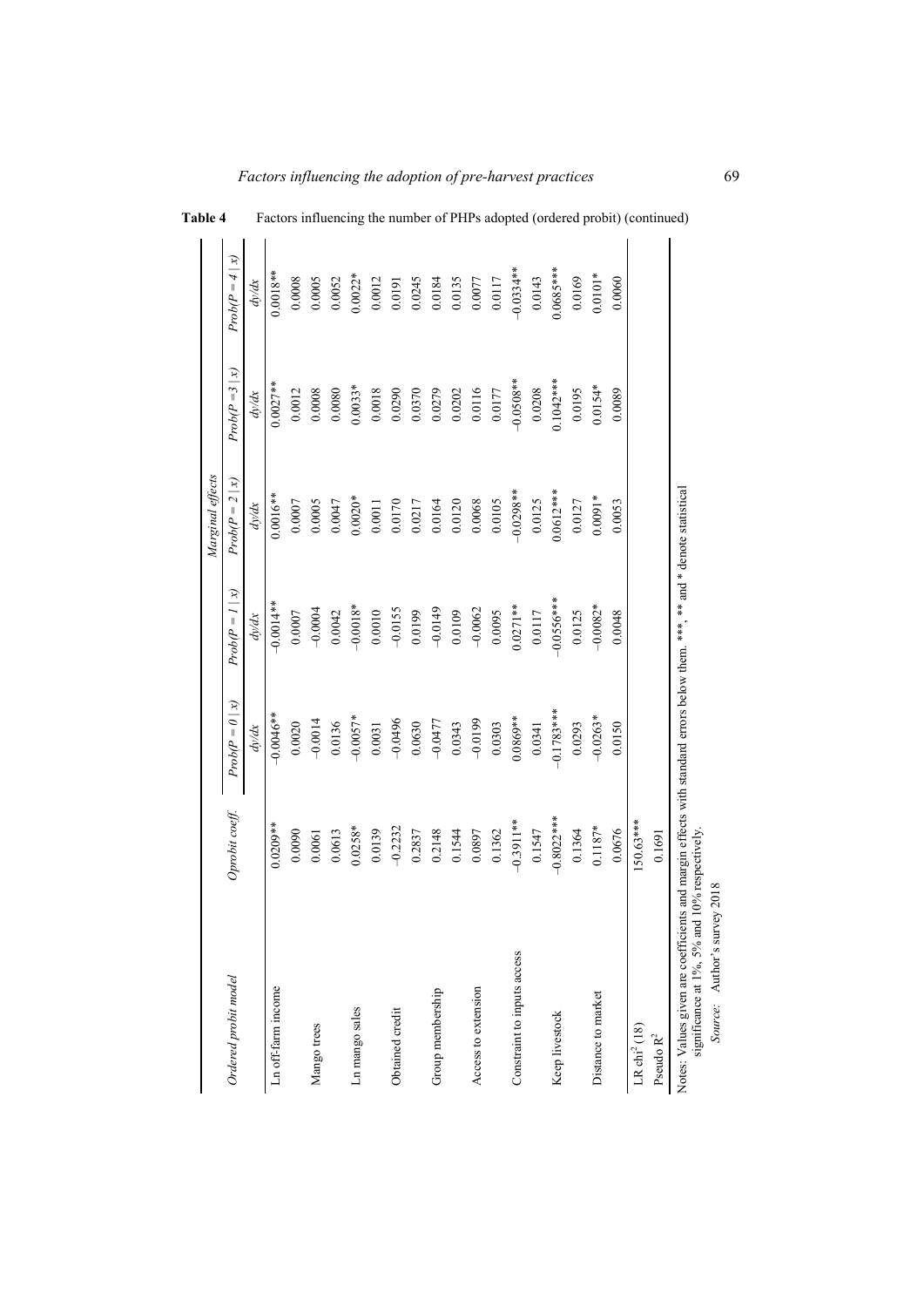Regarding region, if the household is located in Embu County, the probability of adopting more than two PHPs decreases by 3.02%. This means that farmers in Embu are less likely to adopt more than two PHPs when compared to their Machakos counterparts. Results from the MVP support this result since it was found that adoption rates in Embu are lower than in Machakos. This could be attributed to the importance placed on mangoes when both regions are compared. Embu, a higher agricultural potential region, has more economic activity and less reliance on mangoes when compared to Machakos.

The availability of off-farm income has a positive marginal probability effect (0.61%) on the adoption of more than two PHPs. An increase in off-farm income for a household leads to the adoption of more PHPs. Availability of off-farm income (salary, remittances business or pension) provides capital for purchasing farm inputs or paying for labour. This is the same for mango sales, whereby an increase in revenue earned from mangoes increased the probability of adopting more than two PHPs by 0.75%. Such income can be ploughed back for the development of the farm and act as a motivator for proper care of the orchard.

Access to farm inputs was assessed to determine whether the household had constraints in accessing inputs required in mango production. If a household had experienced constraints in accessing farm inputs, the probability of adopting more than two PHPs decreased by 11.41%. The most cited constraints were high prices and unavailability of inputs when needed.

Ownership of livestock gave a positive influence on the number of PHPs adopted. If a household reared livestock, the probability of adopting more than two PHPs increased by 23.39%. Consistent with other studies (Marenya and Barrett, 2007; Teklewold et al., 2013), livestock ownership is the single most important source of manure. Livestock is also a source of draft power to fetch water or take produce to the market.

Finally, an increase in the distance to the market by one kilometre was shown to increase the probability of adopting more than two PHPs. Farmers who are furthest from the market could be motivated to adopt more PHPs to improve fruit quality and increase production. This, in turn, gives them a competitive edge in attracting buyers.

## **4 Conclusions and recommendations**

In order to address the challenge of food and nutrition security, investments in post-harvest food losses have to be addressed by investing in pre-harvest agricultural practices. This study aimed at identifying the factors influencing the probability and intensity of adoption of the PHPs by smallholder mango farmers in Embu and Machakos counties, Kenya. MVP and ordered probit regression models were used.

The MVP results showed that there were complementarities among the PHPs in that adoption of one PHP affected the adoption of another one. Firstly, this signifies that a policy change that affects one PHP could have spill-over effects on other PHPs. Secondly, this result implies the importance of promoting their adoption as a package, given their synergetic effects, since partial adoption may fail to achieve the desired results. The region, years of farming experience, off-farm income, number of mango trees, intercropping, access to extension services and farmers' perceptions were the main determinants of adoption of individual practices.

An OPM was used to assess the intensity of adoption of PHPs. The marginal effects showed that the following factors increased the probability of adopting more than two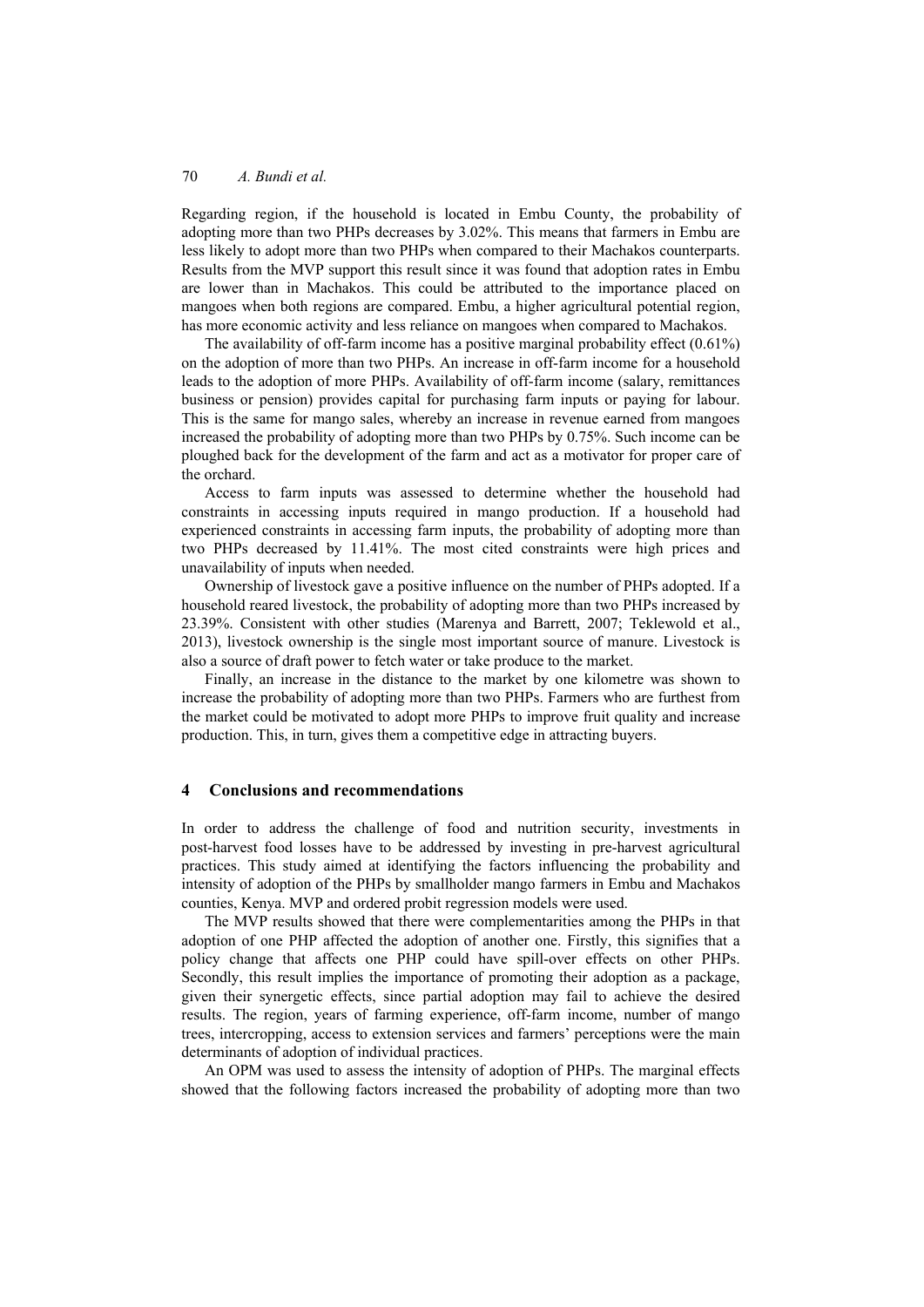PHPs: yield perception, fruit quality perception, off-farm income, mango revenue, livestock ownership, and distance to market. However, dependency ratio, region, and constraints to input access decreased the probability of adopting more than two PHPs.

The stakeholders in the mango value chain ought to focus on strengthening the capacity of farmers to adopt more PHPs for enhanced mango production through extension services and training. The positive influence of access to off-farm income on the adoption of PHPs raises the need for more capital by the farmers to facilitate the purchasing of required inputs. Although increasing off-farm income might not be a feasible solution, introducing policies that enhance farmers' access to credit would go a long way in facilitating the adoption of the PHPs, thus leading to increased yields and farm income. The positive influence of farmer's perceptions on the adoption of PHPs stresses the need to strengthen these perceptions through knowledge transmission to farmers.

Farmers need help to overcome financial and information barriers that are crucial in enhancing the adoption of PHPs. Barriers to inputs access, majorly high costs, ought to be addressed, as well as encouraging livestock ownership which offers manure and compliments household income. Also, farmers in Embu County require more support in terms of access to extension services and training on PHPs since they were shown to have lower adoption rates.

#### **References**

- Affognon, H., Mutungi, C., Sanginga, P. and Borgemeister, C. (2013) 'Unpacking postharvest losses in Sub-Saharan Africa: a meta-analysis', *World Development*, Vol. 66, pp.49–68.
- Arslan, A., McCarthy, N., Lipper, L., Asfaw, S. and Cattaneo, A. (2013) 'Adoption and intensity of adoption of conservation farming practices in Zambia', *Agriculture, Ecosystems & Environment*, Vol. 187, pp.72–86.
- Chowdhury, M.N.A. and Rahim, M.A. (2007) 'Effect of fertilizers on the incidence of anthracnose disease, yield and quality of mango', *J. Agric. Rural Dev.*, Vol. 5, pp.70–78.
- Engels, C., Knödler, M., Zhao, Y., Carle, R., Gänzle, M.G. and Schieber, A. (2009) 'Antimicrobial activity of gallotannins isolated from mango (Mangifera indica L.) kernels', *J. Agric. Food Chem.*, Vol. 57, No. 17, pp.7712–7718.
- FAO (2011) *Global Food Losses and Food Waste Extent, Causes and Prevention*, Rome.
- FAO (2018) *Transforming Food and Agriculture to Achieve the SDGs*, Rome.
- Ferguson, I., Volz, R. and Woolf, A. (1999) 'Pre-harvest factors affecting physiological disorders of fruit', *Postharvest Biology and Technology*, Vol. 15, No. 3, pp.255–262 [online] https://doi.org/10.1016/S0925-5214(98)00089-1.
- Ferguson, I.B. and Boyd, L.M. (2002) 'Inorganic nutrients and fruit quality', in Knee, M. (Ed.): *Fruit Quality and its Biological Basis*, pp.15–45, Sheffield Academic Press, England.
- Fiaz, M., Malik, A.U., Amin, M., Khan, A.S., Rehman, A., Alam, M.W. and Johnson, P. (2016) 'Production locality influences postharvest disease development and quality in mangoes', *Acta Horticulturae*, Vol. 1111, pp.369–376 [online] https://doi.org/10.17660/ActaHortic. 2016.1111.53.
- Florkowski, W.J., Prussia, S.E., Shewfelt, R.L. and Brueckner, B. (2009) *Postharvest Handling, a Systems Approach*, 2nd ed., 640p, Elsevier, Academic Press, San Diego, USA.
- Gebremariam, G. and Wünscher, T. (2016) 'Combining sustainable agricultural practices pays off : evidence on welfare effects from northern Ghana', *African Journal of Agricultural and Resource Economics*, Vol. 11, pp.1–37.
- Greene, W.H. (2008) *Econometric Analysis*, 7th ed., Prentice Hall, New Jersey.